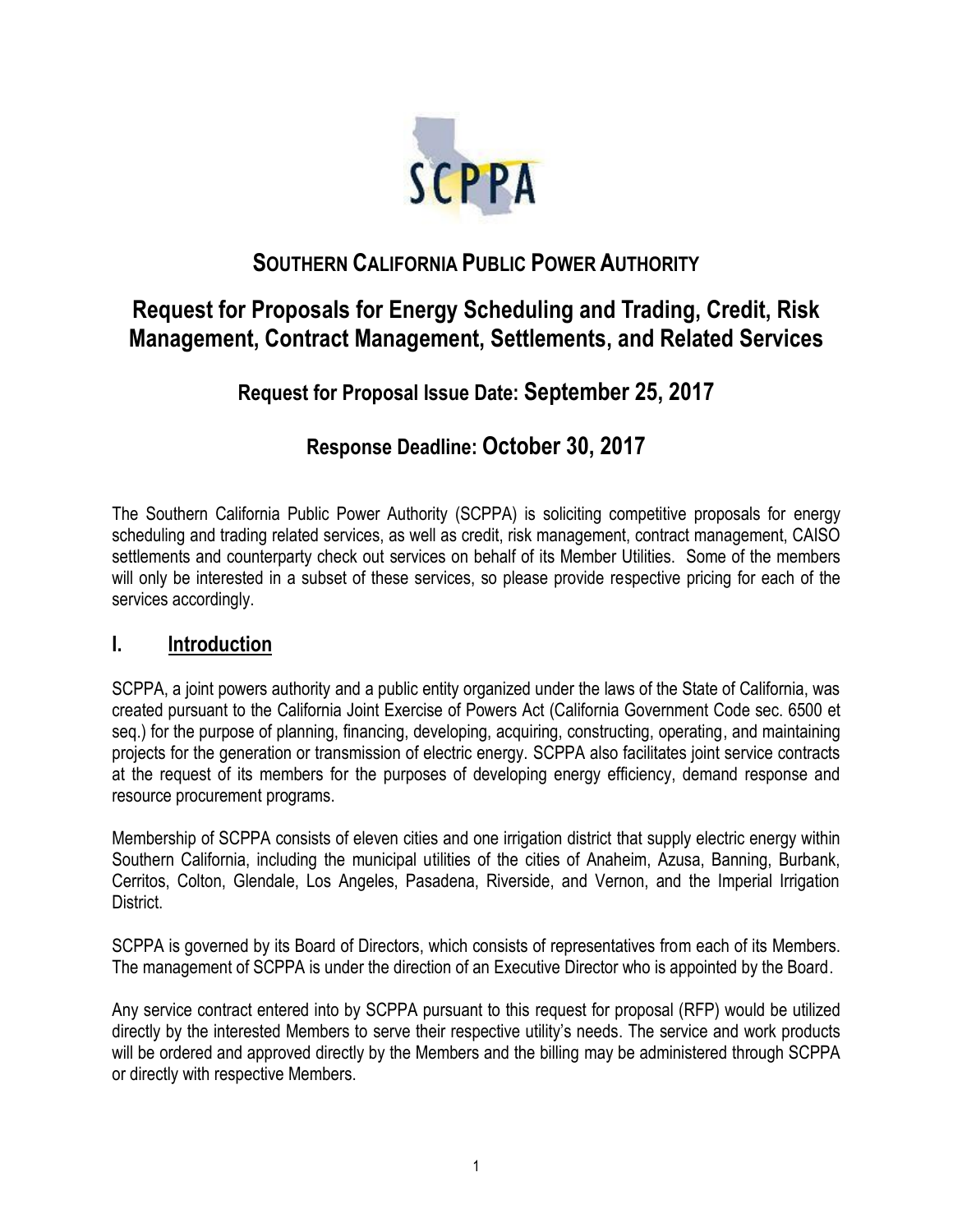# **II. Areas of Interest**

Several SCPPA Members have expressed interest in front, middle and/or back office services related to energy (including power and/or natural gas commodity and transportation) portfolio management, scheduling, trading, credit, risk management, settlements and/or contract management to meet the needs of their municipalities.

The Services Provider is expected to perform all scheduling for load, resources and transactions on an hour-ahead/real-time and/or day-ahead basis. The Services Provider is expected to be a CAISO Scheduling Coordinator or be able to perform these services as an Agent on behalf of the SCPPA member.

The Services Provider is expected to demonstrate all skills, knowledge and ability necessary to perform as Scheduling Services Provider including any applicable certifications or licenses associated with the Scheduling Services or required by the CAISO, NERC or WECC. The Scheduling Services Provider is responsible for emergency operational actions as may be needed.

The Services Provider shall provide the following Services:

- CAISO Scheduling
	- $\circ$  7-day per week day-ahead pre-scheduling services
	- $\circ$  7 day, 24 hour real-time services
	- o Non-Business Day real-time services
- WECC (non-CAISO) Scheduling
	- o Business day day-ahead services
	- $\circ$  7 day, 24 hour real-time services
	- o Non-Business Day real-time services
- Bidding or self-scheduling into appropriate energy and ancillary services markets. The Services Provider is expected to implement and apply on a daily and hourly basis the selected bidding strategies to assure that generation and ancillary offers and load bids are submitted.
	- $\circ$  Scheduling. Services Provider shall submit to the CAISO and/or Balancing Authorities schedules and/or bids consistent with the CAISO's and/or Balancing Authorities' timelines as prescribed by their tariffs.
	- $\circ$  Final Schedules. Services Provider shall provide final confirmed day-ahead pre-schedules no later than 5:00 PM Pacific Prevailing Time the day prior to the day that electricity flows. Any changes to the pre-schedules shall be provided as soon as practicable, but no later than 8:00 AM Pacific Prevailing Time the next day.
	- o OASIS and Other Pertinent Applications. Services Provider shall utilize applications (such as OASIS, OATI and ICE) to perform scheduling and procurement functions.
- Interacting with generating facilities to adjust generation as necessary consistent with reliability considerations and economic alternatives.
- Services Provider shall perform all services in a professional manner consistent with Good Industry Practices and Applicable Laws.
- Services Provider shall provide the CAISO, Balancing Authorities and/or Transmission Owners/Operators with all required notices and updates regarding generation facilities as required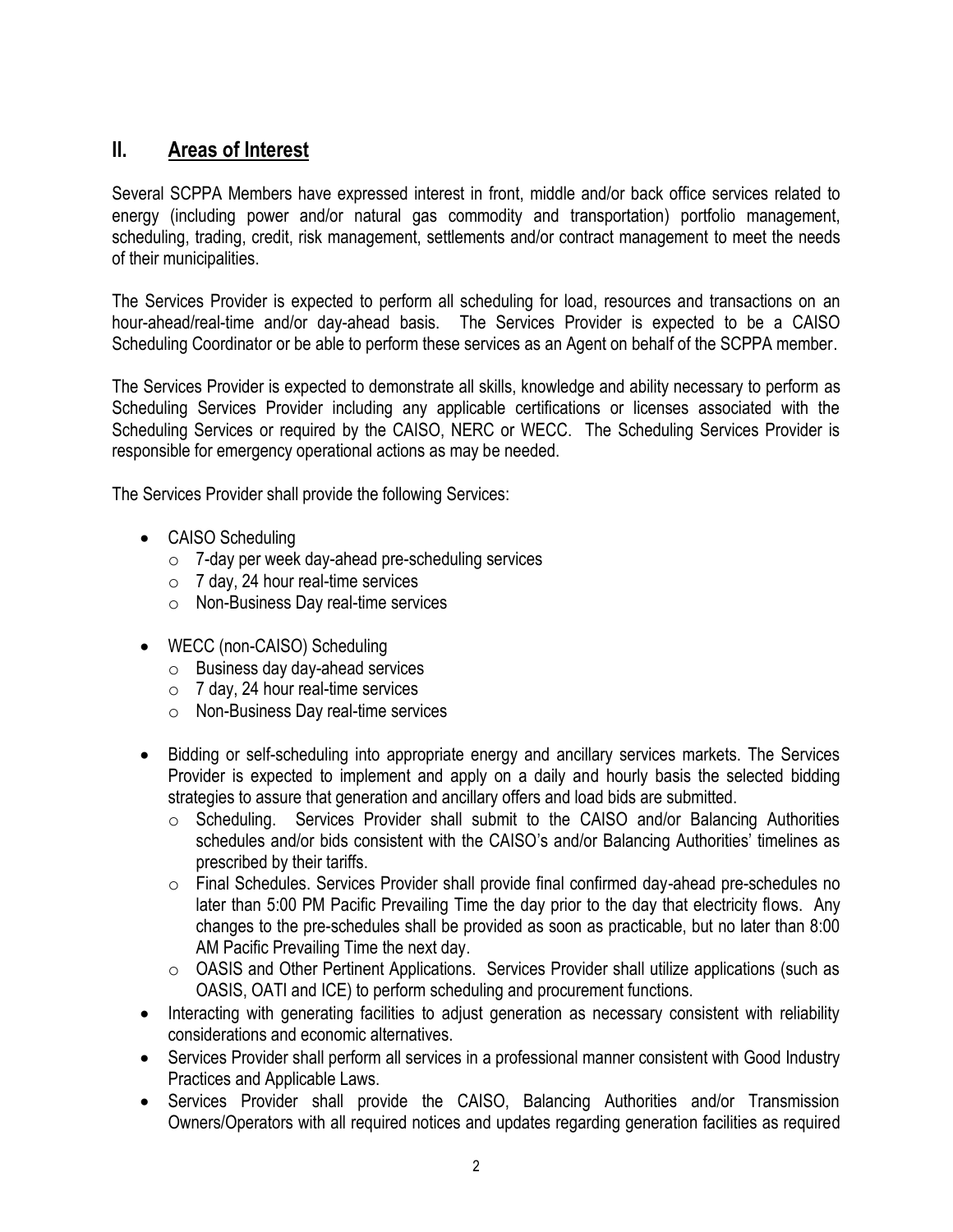by applicable procedures, requirements and standards. This includes information such as OMS outage requests, OMS Forced Outages, CAISO Forced Outage Reports, among other requirements.

- Services Provider shall be responsible for all tagging and checkout of schedules consistent with pertinent timelines.
- Services Provider shall be responsible for submitting data to appropriate Balancing Authorities to satisfy planning requirements.

Specific information about the areas of services is outlined below:

#### 1. **Same Day Scheduling and Resource Management**

These services will be provided on a 24/7 basis. The services will include coordinating, forecasting, scheduling and accounting for utility power generation and transmission according to system demands; and to monitor, purchase, and sell power resources on a real-time basis to and from other utilities or other resources. An outline of expected services for this area is below.

- Provide 24/7 Real Time desk services
- Forecast and adjust load and power requirements hourly
- Validate the forecasted schedules against contracts and generate schedules
- Marketing of excess resources from over-estimated load forecasts or as market conditions warrant and under established guidelines
- Adjust Inc and Dec bid prices hourly to capture market opportunities
- Create and submit economic bids on various resources
- Perform unit substitutions for Resource Adequacy resources
- Perform re-optimization for Hour-Ahead market and dynamic scheduling of resources
- Download hourly PIRP forecast, adjust schedule, upload changes hourly to ISO
- Make hourly changes to intermittent resources and submit hourly changes to ISO
- Optimize use limited resources on a daily and hourly basis
- Forecast Intraday gas requirements for specified resources
- Submit Intraday gas schedules to scheduling agent(s)
- Manage several sub-SCID's that are associated with the main SCID
- Submit hourly and 15 minute schedules to California Independent System Operator (CAISO)
- Review Scheduling Infrastructure Business Rule (SIBR) to check status of schedules
- Procure transmission using webOASIS on an daily and hourly basis
- Generate & submit E-Tags on a daily and hourly basis
- Monitor real-time system conditions and generation utilizing meter data on a constant 24/7 basis
- Monitor SCADA load and temperature readings on a constant 24/7 basis
- Perform curtailments or adjustments as and when required
- Perform end-of-day check-out with counterparties
- Perform Energy Accounting (based on contracts/meter data) / Settlements
- Perform Transmission Accounting
- Verify (after the hour) actual, deviations and integrations
- Checkout with counterparties for daily /hourly transactions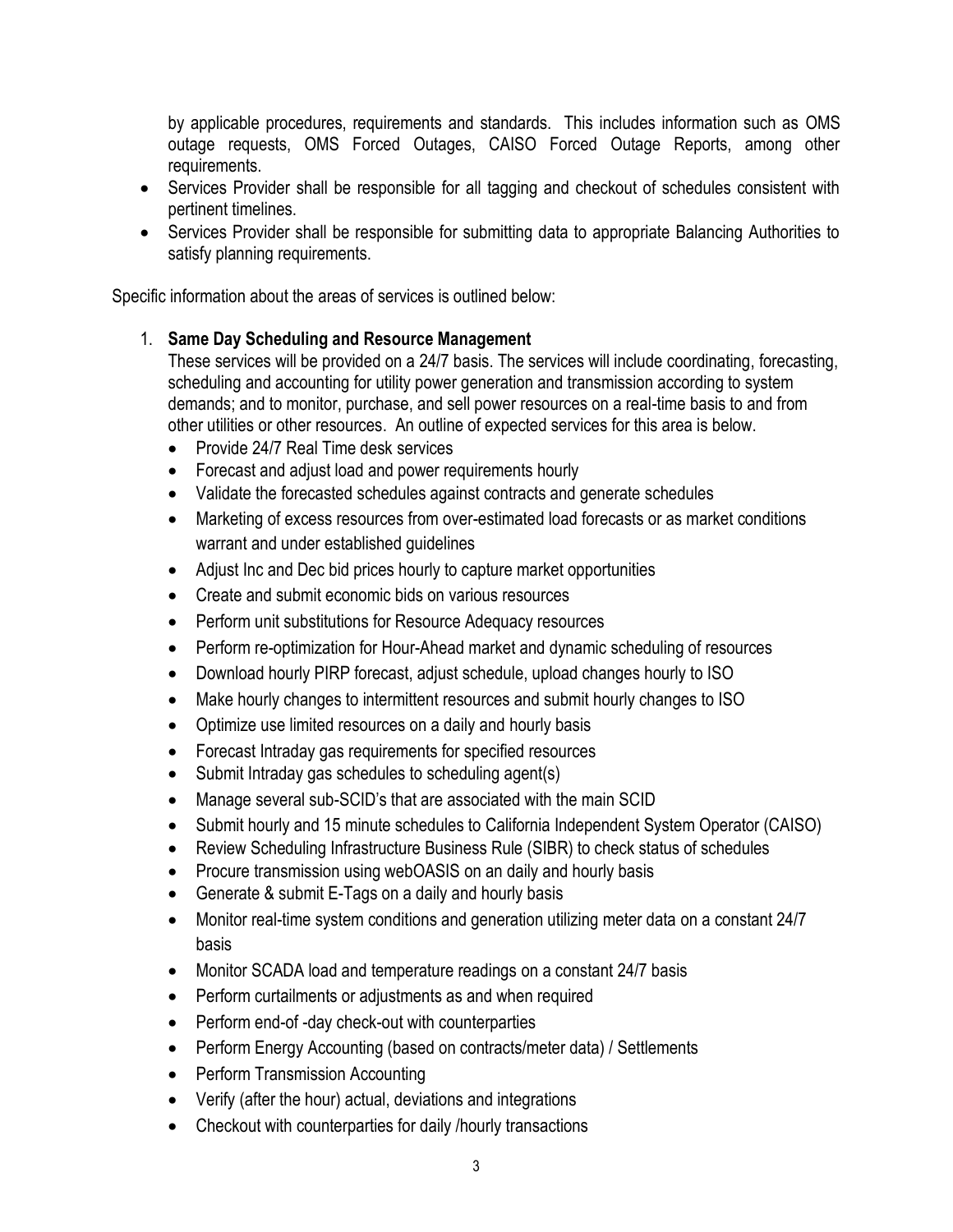• Must integrate with SCPPA scheduling software, SCADA

For Members with resources participating in CAISO ancillary service (A/S) or supplemental energy markets, these services will include recommending or submitting updated ancillary services and supplemental energy bids. Services will include monitoring and responding to CAISO dispatch instructions received through the CAISO's Automated Dispatch System (ADS) system that will be recorded for reference and communicated to the appropriate plant personnel. Appropriate plant response to CAISO instructions will also be monitored. Plant outage information will be submitted to the CAISO via the Outage Management System ("OMS").

#### 2. **Day Ahead Scheduling and Resource Management**

These services will manage the Member's Day-Ahead (DA) scheduling and resource management requirements, including but not limited to the following:

- Forecasting electric load on a daily, weekly, and monthly basis for the electric utility's bulk power system
- Perform pre-scheduling functions including daily energy scheduling and trading, and submitting schedules and load forecasts to CAISO SIBR, prepare and submit economic bids on applicable resources.
- Plan the use of transmission facilities, electric generation resources, electric generation capacity, and wholesale power transactions to serve the bulk system load at the least possible cost
- Negotiate, monitor, and administer short term power supply contracts
- Monitor and analyze supply and demand contract requirements and make recommendations to management regarding strategies for maximizing the benefits of these contracts
- Calculate daily resource costs and provide daily electric and natural gas prices to real-time staff
- Ensure that generation resources and contracts are dispatched in economic order

#### 3. **Daily gas scheduling and trading**

- Forecast Day-Ahead gas requirements for specified resources
- Execute and schedule intraday trades to maintain balancing of supply and gas burns within tolerance bands
- Submit Day-Ahead gas schedules to scheduling Southern California Gas Company and/or agent(s)

### 4. **Joint Resource Scheduling**

- Act as scheduling agent for projects that have multiple SCPPA participants. Accept energy schedules from projects and divide said schedules pro-rata into sub-schedules. Distribute subschedule to SCPPA participants on a daily and hourly basis.
- Scheduling procedures describe the details of pro-rata shares and alternate scheduling methods.

### 5. **Credit Services**

- Create customized credit policies for clients
- Analyze each counterparty credit worthiness, perform financial analysis and ratios and benchmark to industry ratios, and update each analysis at least annually
- Assign credit ratings, when necessary, to each counterparty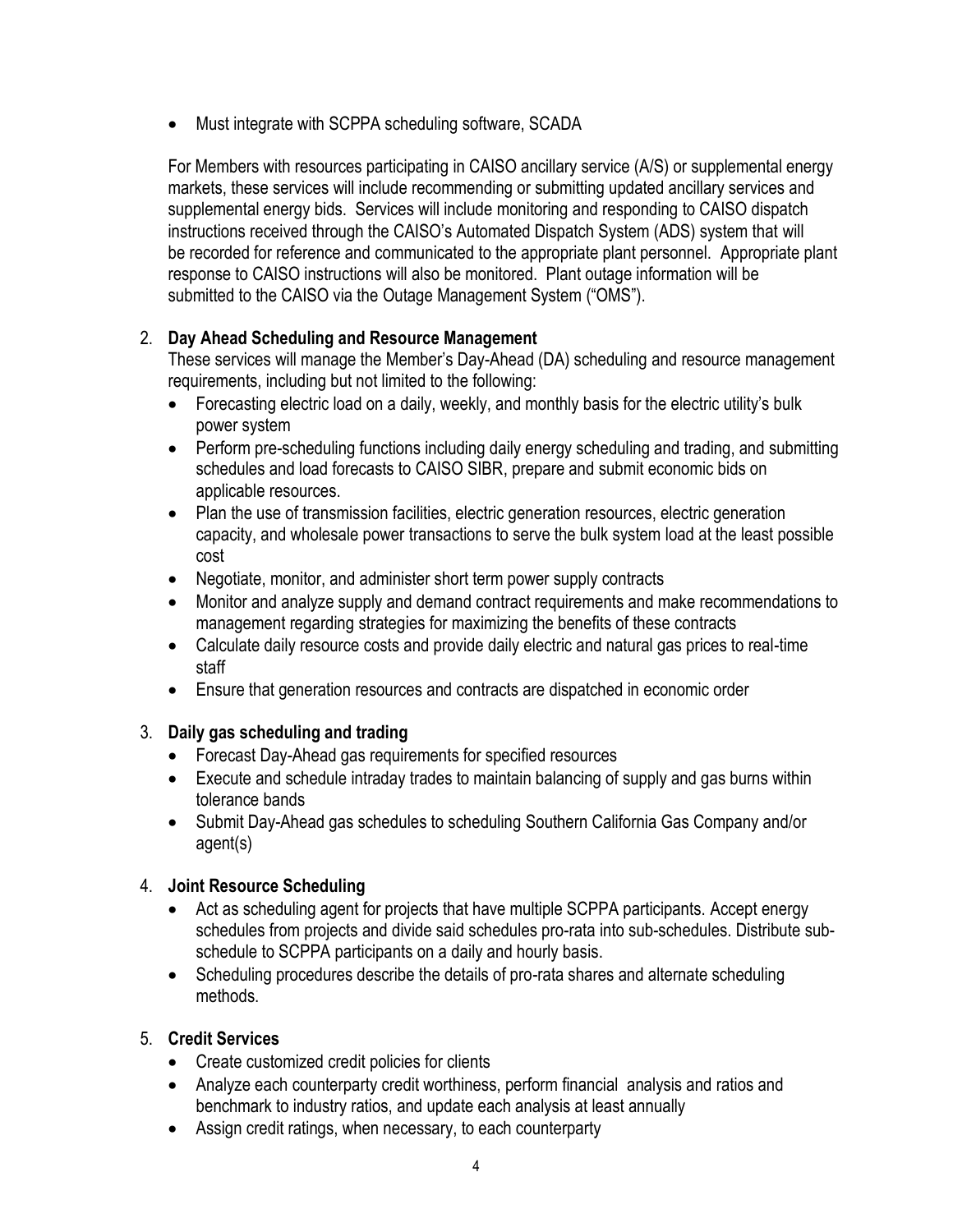- Maintain credit files for each counterparty
- Recommend and establish credit limits for each counterparty
- Create daily credit exposure reports which are website accessible
- Monitor counterparty credit exposures
- Manage credit limit exceptions
- Negotiate credit thresholds for clients
- Obtain and renew credit enhancements
- Negotiate credit provisions as they may pertain to EEI contracts, ISDA agreements and NAESB agreements for clients
- Negotiate netting agreements
- Monitor bond spreads to assist in the credit evaluation process
- Follow default probabilities and credit default swaps to monitor credit
- Create credit "watch lists" that are distributed via email and posted to password protected website
- Participate in ISO/RTO Credit Working Groups
- Maintain daily contact with key industry participants to stay on top of issues
- Periodically send out pertinent industry news items to client
- Implement trading controls and provide trading control services
- Provide index and basis forward prices and volatilities for commodities and products including natural gas, RECs and power

#### 6. **Risk Management Services**

- Provide forward prices and volatilities for natural gas, RECs and power
- Perform energy portfolio risk analysis including daily-value-at-risk, cash-flow-at-risk, earningsat-risk, and value –at-risk
- Provide risk assessment input to the hedging program and transacting activities

#### 7. **Contract Administration Services**

- Implement contractual controls
- Identify key contractual issues
- Ensure contracts are in place to facilitate trading
- Ensure trades are executed with proper legal entity and within available products
- Terminate duplicate contracts, if applicable
- Ensure existing contracts contain up-to-date credit provisions and adequate contractual provisions to minimize the client business risk
- Ensure assignments have been maintained for mergers and acquisitions
- Enter contracts into risk system to facilitate trading
- Generate reports, contractual products and provisions list, and custom reports as requested
- Monitor trade execution within contract(s)
- Draft damage claim notice letters, if necessary
- Analyze and summarize contract provisions
- Negotiate and secure replacement agreements, if necessary
- Negotiate EEI, GISB, NAESB and ISDA Agreements with future/potential counterparties
- Negotiate and facilitate Coal, Emissions, and Renewable Agreements with future and current counterparties
- Establish NYMEX Accounts, if requested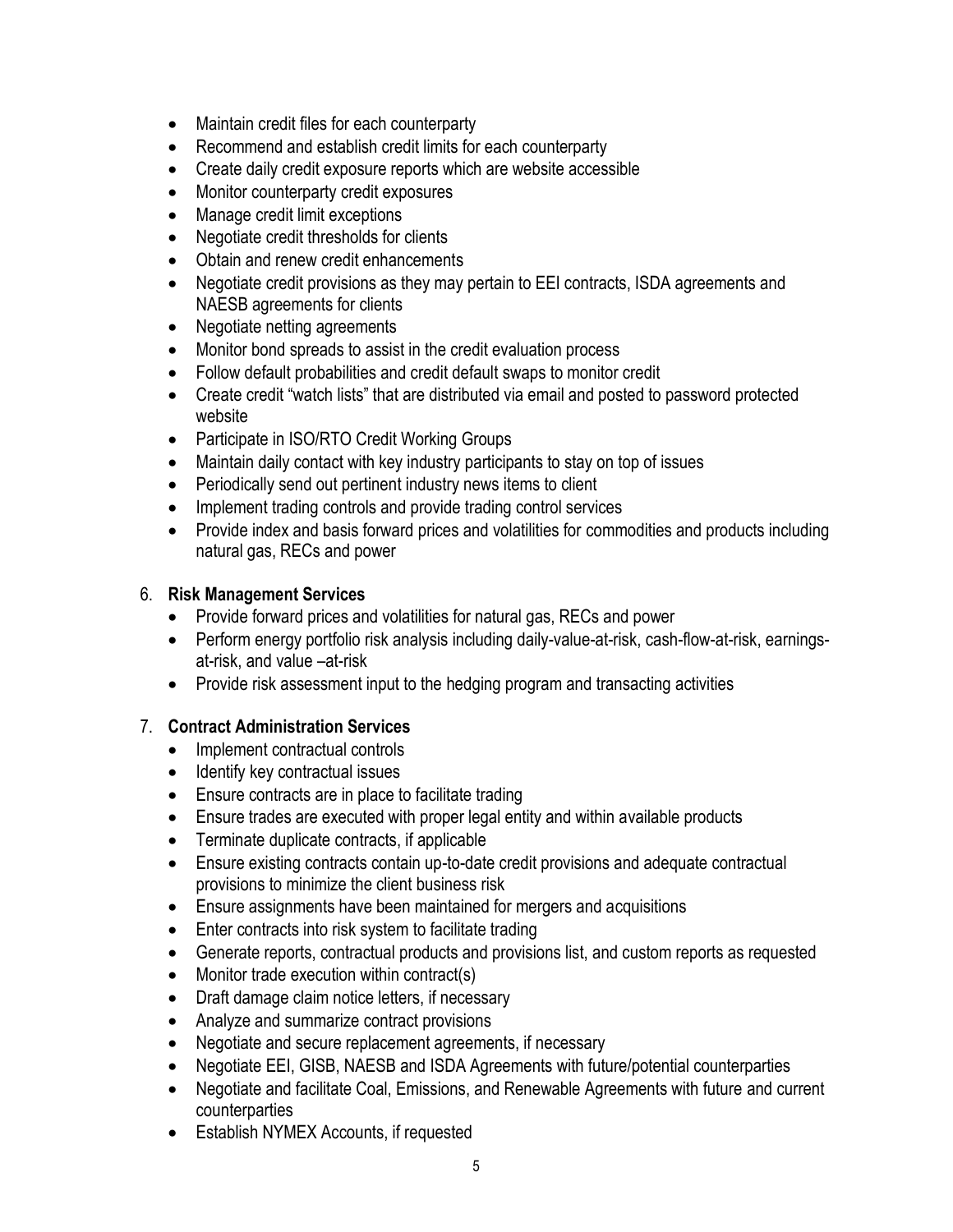- Prepare Transmission Services Applications, if requested
- Coordinate with Credit Department to ensure adequate credit provisions within agreements
- Monitor, track, and provide notice of contract renewal and expiration dates
- Prepare contract amendments, if necessary
- Monitor contract performance and ensure adherence to contract terms and conditions

#### 8. **Back Office Settlement Services**

- Settlements Service for Bilateral, Transmission, Gas, and Broker Transaction
- Settlement Service for ISO/RTO
- Provide related IT services
- Cybersecurity (protection/monitoring on client data, IT/OT systems used)

### 9. **Reporting Services**

- Standard Reporting
- Provide pre-defined and ad-hoc energy transaction reports including but not limited to Mark-to-Market, position report, credit exposures, transaction summary by commodity, monthly performance report (P/L) including breakdown by day-ahead, hour-ahead, 15-minute and/realtime markets, and daily checkout.
- Provide reports on risk policy and procedure manual compliance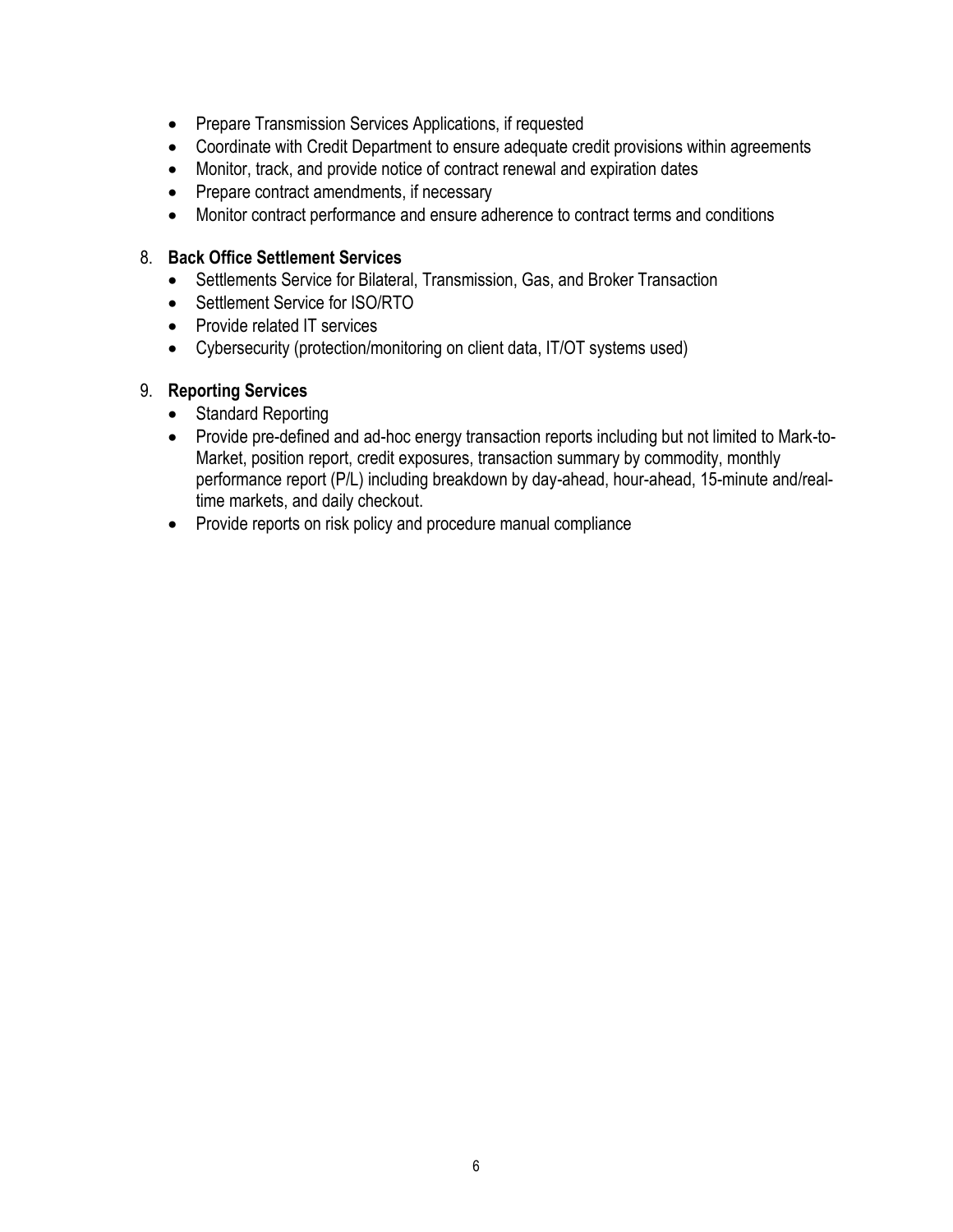## **III. Proposal Submission Required Elements**

**1. Transmittal Letter:** A brief statement of the Respondent's understanding of the work to be done and commitment to perform the work as scheduled including a summary of exceptions taken to the request for proposal requirements, statement of work, specifications, and reference to any proposed contractual terms and conditions required by the Respondent. An officer authorized to bind must sign the proposal on behalf of the Respondent and must include the following declarations on the Transmittal Letter:

"This proposal is genuine, and not sham or collusive, nor made in the interest or in behalf of any person not herein named; the proposer has not directly or indirectly induced or solicited any other proposer to put in a sham bid, or any other person, firm or corporation to refrain from submitting a proposal; and the proposer has not in any manner sought by collusion to secure for themselves an advantage over any other proposer."

- **2. Applicant Information**: Provide legal name of Company, Physical Street Address, E-mail address, Telephone, Name and Title of individuals authorized to represent the Respondent.
- **3. Proposal:** Provide a description of the proposed services, how they meet each of the objectives of this request for proposals, a detailed description addressing all of the Areas of Interest, as well as any tasks, task elements, and/or functions that are not part of the proposal.
- **4. Fees:** SCPPA is interested in discovering the Respondent's capabilities and pricing to make an informed decision and proceed to more specific negotiations. Pricing should be made based on good faith estimates of the requirements defined in this request for proposals. Detail specific examples or estimates of the fees. Describe how the fees will be determined. Prior to contract award, the successful bidder shall supply a detailed breakdown of the applicable overheads and fringe benefit costs that are part of the labor rates and other direct costs associated with the services to be performed. Note: Some of the members will only be interested in a subset of these services, so please provide respective pricing for each of the services accordingly.
- **5. Timeline/Schedule:** Provide a timeline/schedule for each potential Areas of Interest and any other applicable subdivisions of work pertaining to the proposal.
- **6. Experience:** Respondent will clearly identify the various service participants and management team.
	- a. Describe your firm's experience as may be applicable to this request for proposals, your organizational structure, management qualifications, and other contract related qualifications, including number of years firm has been in business.
	- b. Specify key employees and describe their qualifications, experience and duties related to this request for proposals, including the office location(s) where work will be performed.
	- c. Provide a commitment statement for the retention and use of key employees as proposed, their availability to initiate and sustain the proposal, as well as planned supplemental employees if key personnel are not available to assure service delivery.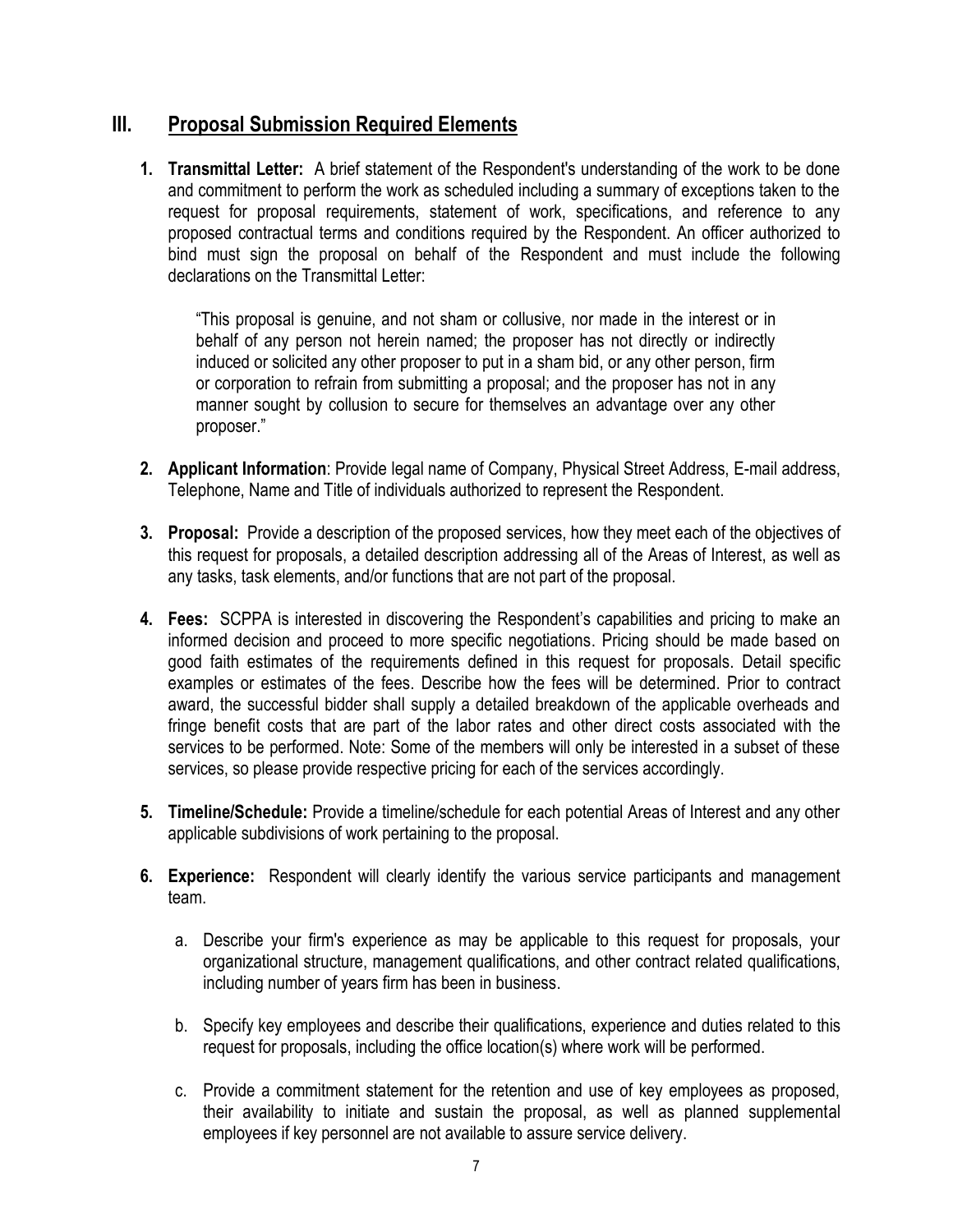- d. State whether Respondent will use subcontractors to perform services pursuant to the contract. Should the use of subcontractors be offered, the Respondent shall provide the same assurances of competence for the subcontractor, plus the demonstrated ability to manage and supervise the subcontracted work. Subcontractors shall not be allowed to further subcontract with others for work. The provisions of any contract resulting from this RFP shall apply to all subcontractors in the same manner as to the Respondent.
- e. Respondent shall indicate any and all pending litigation that could affect the viability of respondent's proposal, continuance of existing contracts, operation or financial stability.
- f. Describe whether the Respondent has, within the last five years, rendered any service to SCPPA or to any of SCPPA's Members, either as a contractor or subcontractor, either under the current Respondent's name or any other name or organization. If so, please provide details (status as prime or subcontractor, brief description of the contract, contract start and end dates, the contract administrator name, and total actual contract expenditures).
- g. If the Respondent has not rendered any service within the last five years to SCPPA or to any of SCPPA's Members, then please provide references over that period with the requested details described above including the counterparty for which services were provided.
- h. Identify existing projects or programs which respondent developed and/or operates.
- i. Describe relevant program development and implementation experience, approach, and provide a list of references for similar projects or services completed.
- j. Identify expectations from customer including requirements definition, strategy refinement, and staffing requirements to support implementation methodology.

# **IV. RFP Schedule\***

| <b>Action</b>                         | <b>Expected Date</b> |
|---------------------------------------|----------------------|
| <b>RFP</b> Issued                     | September 25, 2017   |
| <b>RFP Questions Cutoff Date</b>      | October 16, 2017     |
| <b>RFP Submittal Deadline</b>         | October 30, 2017     |
| <b>Finalists Notified (Estimated)</b> | November 30, 2017    |

\*RFP Schedule is subject to change.

There will not be an initial proposer's conference associated with this request for proposals. The deadline to submit questions on this RFP will be 4:00 PM (PDT) on October 16, 2017. Clarification questions may be addressed electronically via email at [jquan@scppa.org,](mailto:jquan@scppa.org) referencing **Energy Scheduling and Trading RFP** in the subject line. Answers to all questions will be provided within 5 business days.

# **V. Proposal Submission Delivery Requirements**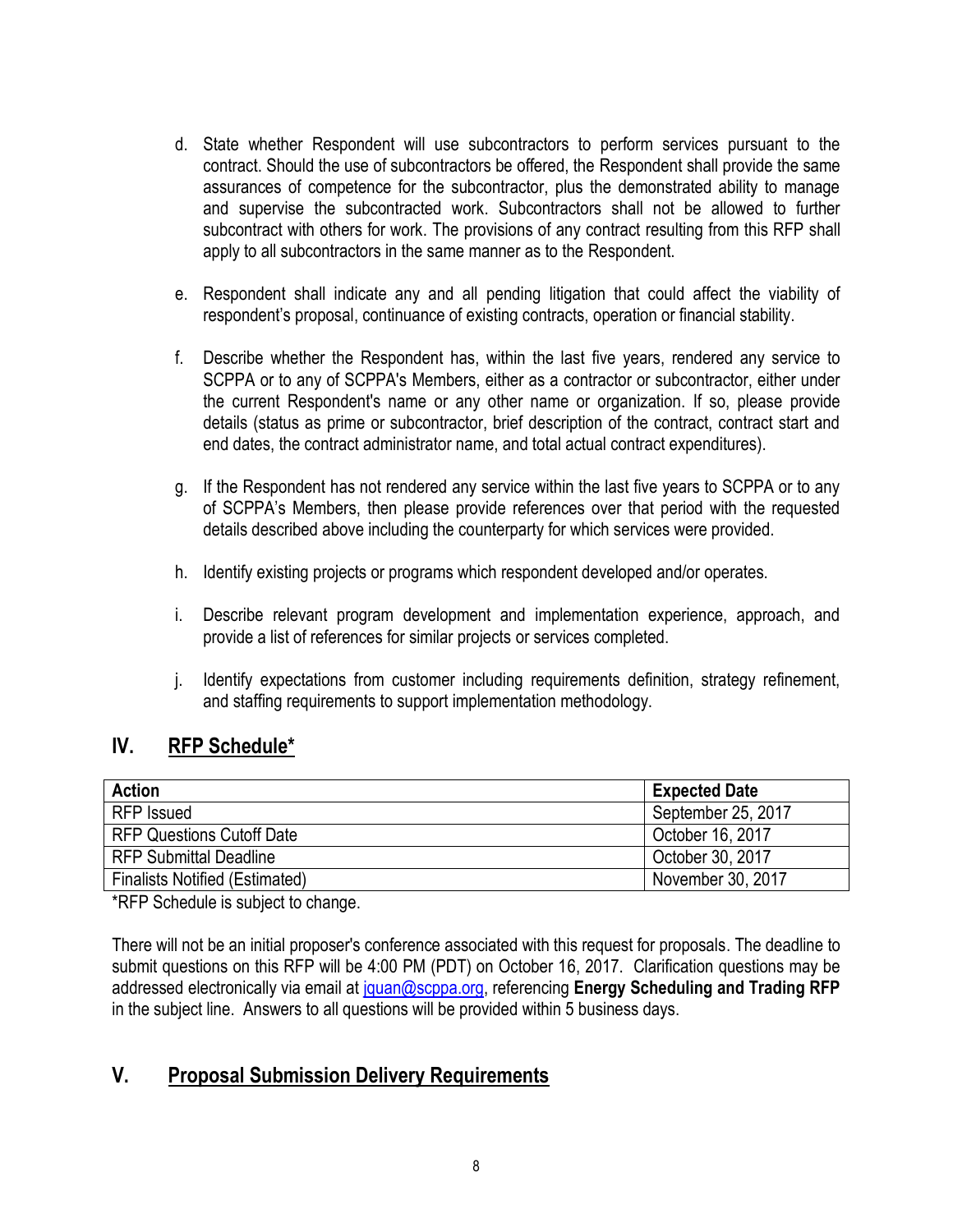One (1) electronic copy of your submittal should be delivered no later than 4:00 pm PST on October 30, 2017 e-mailed to: [jquan@scppa.org](mailto:jquan@scppa.org) with Subject/Title as:

#### **[Respondent Name] Scheduling and Trading RFP Submittal**.

One (1) hard copy of your submittal can or may also be delivered to the address below no later than the time and date referenced in the RFP Schedule above, but a hard-copy submittal is not required.

> Attention: John Quan RFP for Energy Scheduling and Trading Services Southern California Public Power Authority 1160 Nicole Court Glendora, California 91740

No contact should be made with the Board of Directors, committees or working group representatives, or SCPPA Participating Members concerning this request for proposals.

All information received by SCPPA in response to this request for proposals is subject to the California Public Records Act and all submissions may be subject to review in the event of an audit.

## **VI. Terms and Conditions**

- 1. SCPPA reserves the right to cancel this RFP at any time, reject any and all proposals and to waive irregularities.
- 2. SCPPA shall determine at its sole discretion the value of any and/or all proposals including price and non-price attributes.
- 3. Proposals may be sub-divided or combined with other proposals, at SCPPA's sole discretion.
- 4. SCPPA shall perform an initial screening evaluation to identify and eliminate any proposals that are not responsive to the request for proposals, do not meet the minimum requirements set forth in the request for proposals, are clearly not economically competitive with other proposals, or are submitted by respondents that lack appropriate creditworthiness, sufficient financial resources, or qualifications to provide dependable and reliable services.
- 5. SCPPA reserves the right to submit follow up questions or inquiries to request clarification of information submitted and to request additional information from any one or more of the respondents.
- 6. SCPPA reserves the right, without qualification and in its sole discretion, to accept or reject any or all proposals for any reason without explanation to the respondent, or to make the award to that respondent, who, in the opinion of SCPPA, will provide the most value to SCPPA and its customers.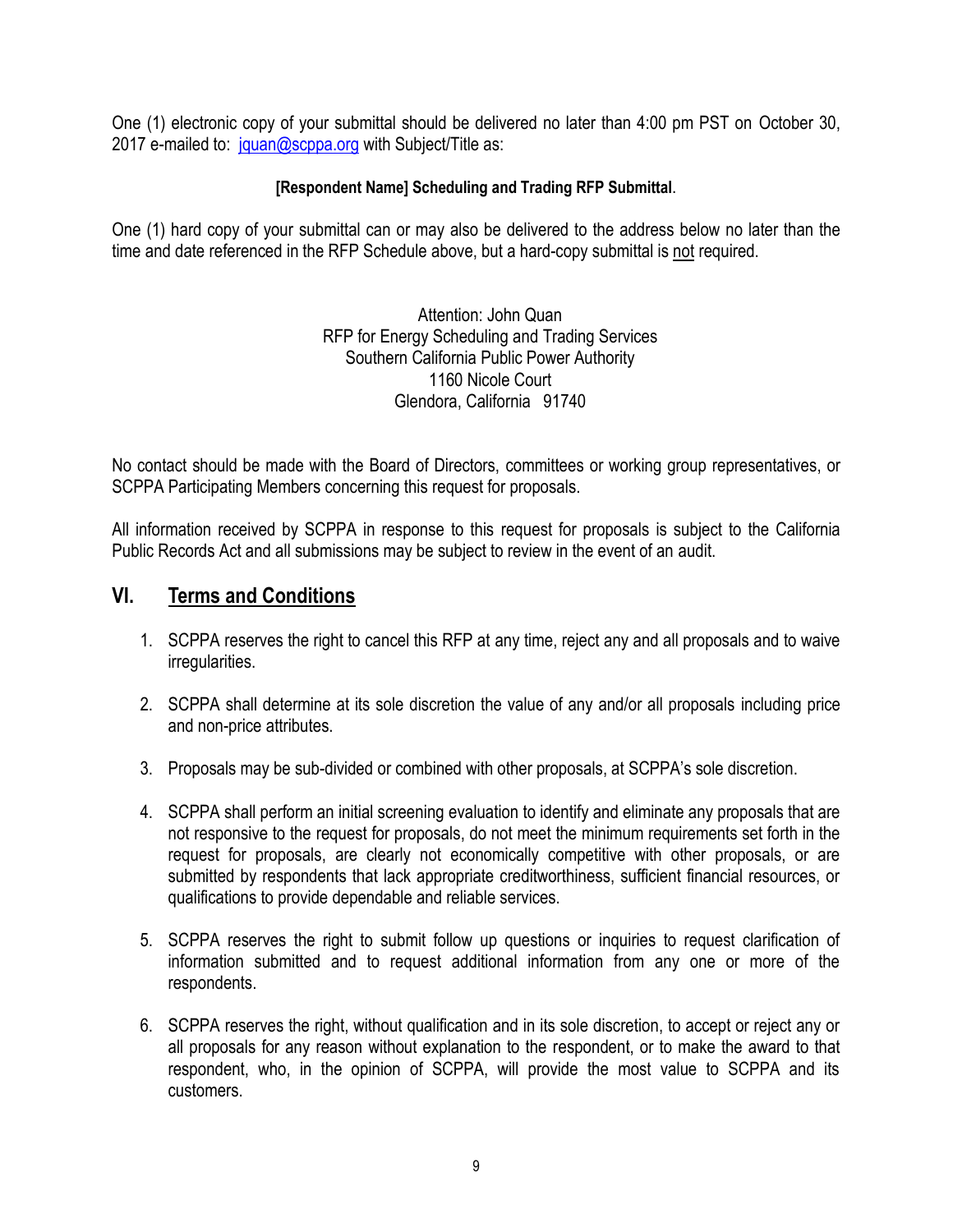- 7. SCPPA may decline to enter into any potential engagement agreement or contract with any respondent, terminate negotiations with any respondent, or to abandon the request for proposal process in its entirety.
- 8. SCPPA reserves the right to make an award, irrespective of price or technical ability, if SCPPA determines that to do so would result in the greatest value to SCPPA and its Members.
- 9. Those respondents who submit proposals agree to do so without legal recourse against SCPPA, its Members, their directors, officers, employees and agents for rejection of their proposal(s) or for failure to execute or act on their proposal for any reason.
- 10. SCPPA shall not be liable to any respondent or party in law or equity for any reason whatsoever for any acts or omissions arising out of or in connection with this request for proposals.
- 11. SCPPA shall not be liable for any costs incurred by any respondents in preparing any information for submission in connection with this RFP process or any and all costs resulting from responding to this RFP. Any and all such costs whatsoever shall remain the sole responsibility of the respondent
- 12. SCPPA may require certain performance assurances from Respondents prior to entering into negotiations for a proposed service. Such assurances may potentially include a requirement that Respondents provide some form of performance security.
- 13. Either SCPPA collectively or Members individually may respond to, or enter into negotiations for a proposal. SCPPA is not responsible or liable for individual Members interactions with the respondent which are not entirely conducted through SCPPA or at SCPPA's option or election to engage the respondent as defined within the Terms and Conditions herein.
- 14. Submission of a Proposal constitutes acknowledgement that the Respondent has read and agrees to be bound by the terms and specifications of this RFP and any addenda subsequently issued prior to the due date for a Proposal.
- 15. Information in this RFP is accurate to the best of SCPPA's knowledge but is not guaranteed to be correct. Respondents are expected to complete all of their due diligence activities prior to entering into any final contract negotiations with SCPPA.
- 16. SCPPA reserves the right to reject any Proposal for any reason without cause. SCPPA reserves the right to enter into relationships with more than one vendor, can choose not to proceed with any Respondent with respect to one or more categories of services, and can choose to suspend this RFP or to issue a new RFP that would supersede and replace this one.

### **VII. Additional Considerations for Submittal**

**1. Response Preparations:** Submittals should be prepared simply and economically, without the inclusion of unnecessary promotional materials. Information should be submitted on recycled paper that has a minimum of thirty percent (30%) post-consumer recycled content and duplex copied (double-sided sheets) where possible and applicable.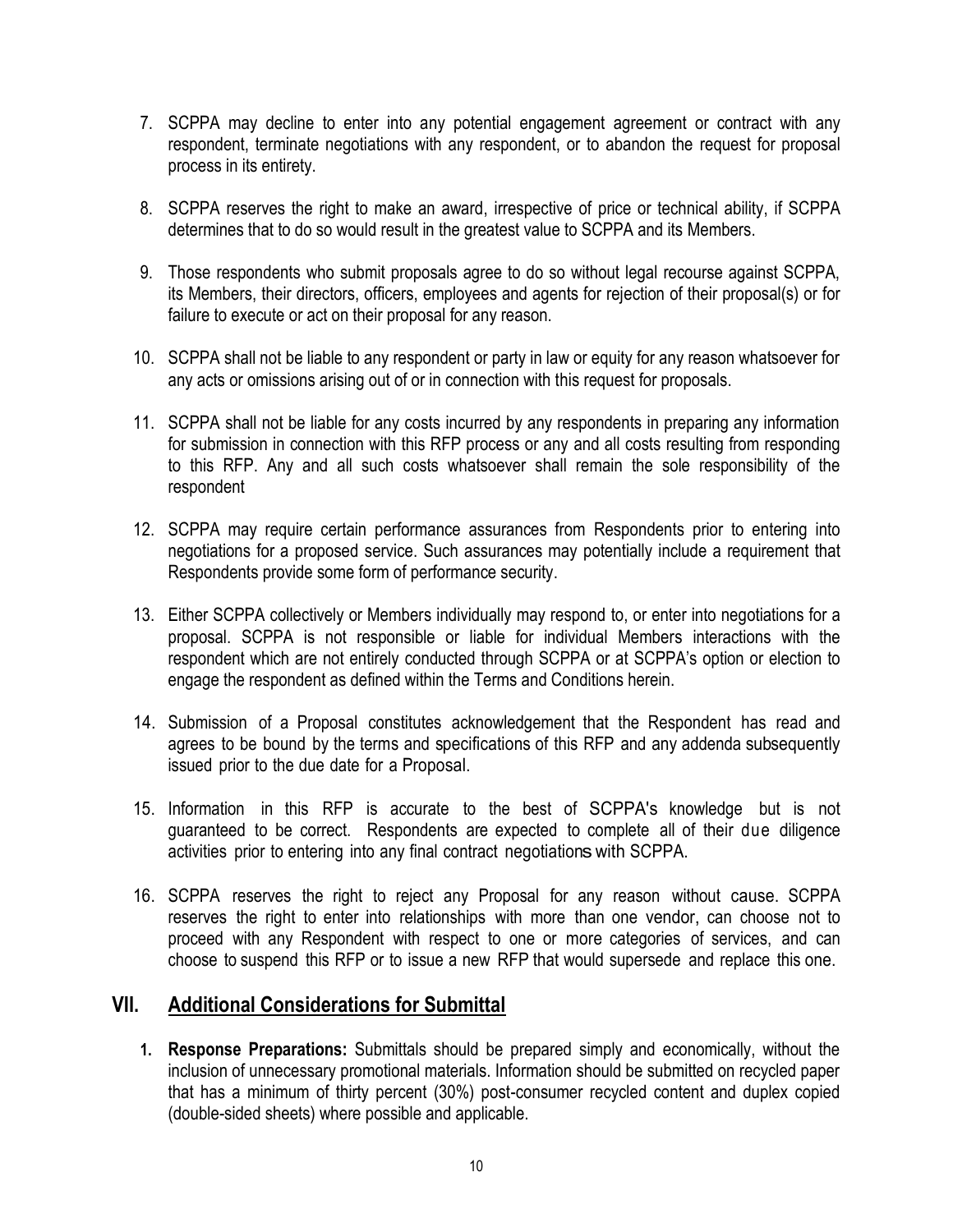- **2. Insurance, Licensing, or other Certification:** If selected subsequently to provide service(s) and/or product(s) related to the Areas of Interest in this RFP, the Respondent and each of its known subcontractors will be required to maintain sufficient insurance, licenses, or other required certifications for the type of work being performed. SCPPA or its Members may require specific insurance coverage to be established and maintained during the course of work and as a condition of award or continuation of contract.
- **3. Non-Discrimination/Equal Employment Practices/Affirmative Action Plan:** If selected subsequently to provide service(s) and/or product(s) related to the Areas of Interest in this RFP, the Respondent and each of its known subcontractors may be required to complete and file an acceptable Affirmative Action Plan. The Affirmative Action Plan may be set forth in the form required as a business practice by the Department of Water and Power of the City of Los Angeles, SCPPA's largest Member.
- **4. Living Wage Ordinance:** If selected subsequently to provide service(s) and/or product(s) related to the Areas of Interest in this RFP, the Respondent may be required to comply with the applicable provisions of the City of Los Angles Living Wage Ordinance and the City of Los Angeles Service Contract Workers Retention Ordinance. The Living Wage Ordinance provisions are found in Section 10.36 of the Los Angeles City Administrative Code; and the Service Contract Workers Retention Ordinance are found in Section 10.37 of the Los Angeles Administrative Code.
- **5. Prevailing Wage Rates:** If selected, the Respondent will be required to conform to prevailing wage rates applicable to the location(s) where any work is being performed. Workers shall be paid not less than prevailing wages pursuant to determinations of the Director of Industrial Relations as applicable in accordance with the California Labor Code. To access the most current information on effective determination rates, Respondent shall contact:

Department of Industrial Relations Division of Labor Statistics and Research PO Box 420603, San Francisco, CA 94142-0603 Division Office Telephone: (415) 703-4780 Prevailing Wage Unit Telephone: (415) 703-4774 Web[: http://www.dir.ca.gov/dlsr/DPreWageDetermination.htm](http://www.dir.ca.gov/dlsr/DPreWageDetermination.htm)

- **6. Child Support Policy:** If selected subsequently to provide service(s) and/or product(s) related to the Areas of Interest in this RFP, the Respondent may be required to comply with the City of Los Angeles Ordinance No. 172401, which requires all contractors and subcontractors performing work to comply with all reporting requirements and wage earning assignments and wage earning assignments relative to court ordered child support.
- **7. Supplier Diversity:** Respondents shall take reasonable steps to ensure that all available business enterprises, including Small Business Enterprises (SBEs), Disadvantaged Business Enterprises (DBEs), Women-Owned Business Enterprises (WBEs), Minority-Owned Business Enterprises (MBEs), Disabled Veteran Business Enterprises (DVBEs), and other Business Enterprises (OBEs), have an equal opportunity to compete for and participate in the work being requested by this RFP. Efforts to obtain participation of these business enterprises may reasonably be expected to produce a twenty-five percent (25%) participation goal for SBEs. For the purpose of this RFP, SCPPA's Supplier Diversity program is modeled after that of the Los Angeles Department of Water